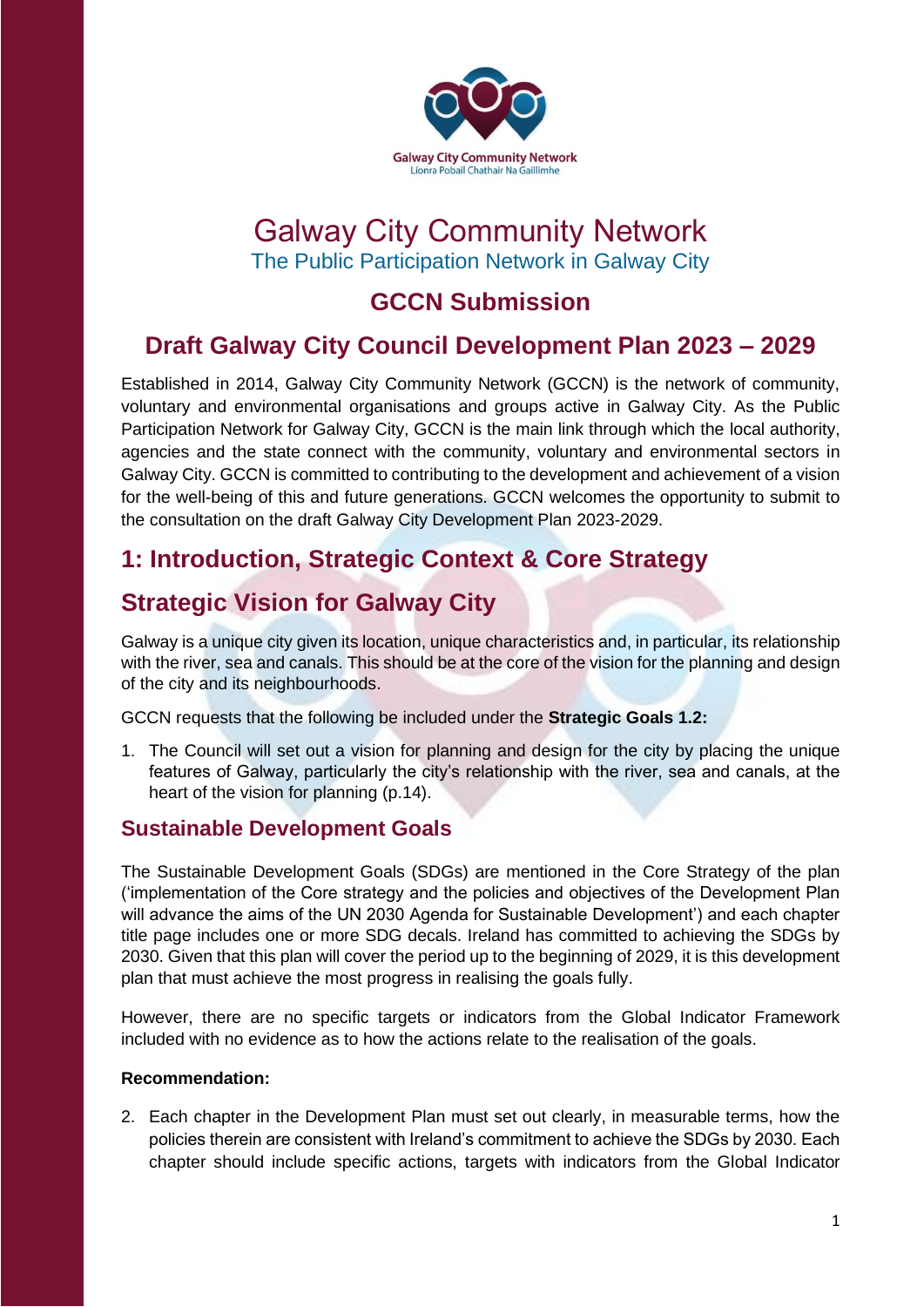Framework which they relate to. These clearly specified indicators can be used to monitor the progress of the Development Plan in achieving the SDGs during its lifetime.

GCCN also requests that the following be added to **Policy 1.1 United Nations Sustainability Goals (p.15)**

- 3. The Council will identify a range of appropriate indicators, selected from among the SDG Global Framework of Indicators, for each of the SDGs to enable progress towards their achievement to be monitored.
- 4. All actions will be benchmarked against in the Sustainable Development Goals with targets and evidence as to how the actions relate to the realisation of the goals.

# **Public Sector Equality and Human Rights Duty**

There is no mention of the Public Sector Equality and Human Rights Duty within the plan despite it being referenced in the CE's report: 'A number of submissions make reference to obligations set out under the UN Sustainable Development Goals, Public Sector Equality and Human Rights Duty and the UN Convention on the Rights of People with Disabilities (UNCRPD**).'**

The Public Sector Equality and Human Rights Duty ('the Duty') places a statutory obligation on public bodies to eliminate discrimination, promote equality of opportunity and protect the human rights of those to whom they provide services and staff when carrying out their daily work. It puts equality and human rights in the mainstream of how public bodies execute their functions. This is a legal obligation and it originated in Section 42 of the Irish Human Rights and Equality Act 2014.

The Galway City Development Plan needs to take cognisance of the Duty in its design implementation and monitoring and that the human rights and equality concerns of the communities identified by the Duty and named in Irish equality legislation are assessed, addressed and reported on in all planning.

### **Recommendation:**

5. The following specific policy must be included in the Development Plan in **Chapter 1**: The Council will undertake its required Public Sector Duty Assessment, across all aspects of the Councils responsibilities, within year 1 of the new plan being adopted.

# **UN Convention on the Rights of People with Disabilities (UNCRPD)**

GCCN welcomes the commitment to 'work with relevant stakeholders to support the implementation of the UNCRPD at local level'. However, legally it is Galway City Council's duty to implement the UNCRPD to ensure the full equality of people with disabilities in Galway City. The language in the plan should reflect this legal obligation and be changed from 'to support the implementation' to 'to implement'.

### **Recommendations:**

GCCN request that Inclusion of the following under **Policy 7.3 Inclusive City:**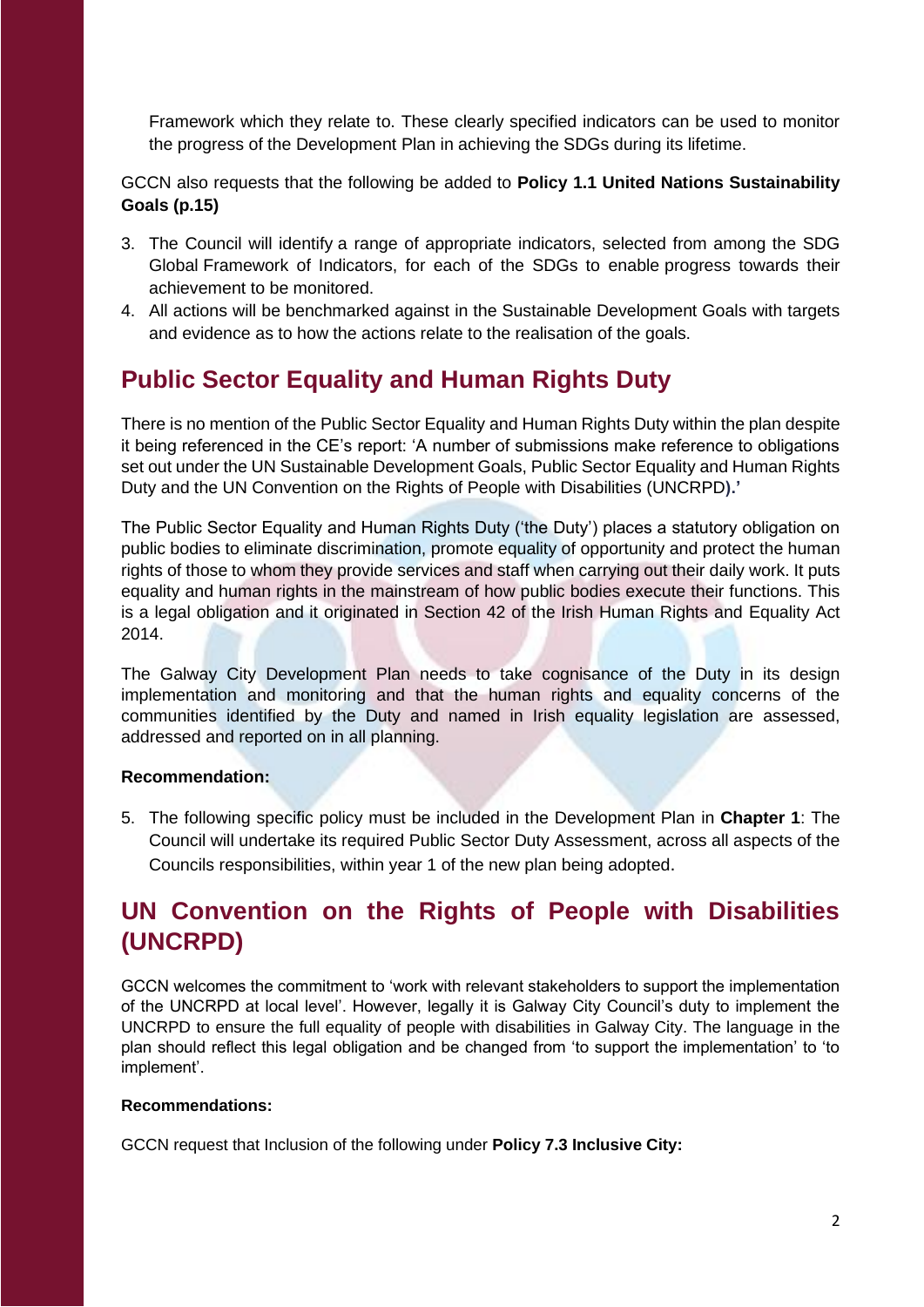- 6. The Council will develop a comprehensive Access Strategy through engagement with disabled people and disability organisations.
- 7. The Council will establish a coordination mechanism in line with requirements set out in UNCRPD. The Council will appoint a dedicated Access Officer to implement the Access Strategy

### **2: Climate Action**

The plan acknowledges the government's declaration of Climate and Biodiversity Emergencies. However, it lacks the required sense of urgency given the scale of the twin crises we are facing. It is not clear that the Council understands the seriousness of the consequences of the twin crises if effective actions are not taken. It is imperative that clear targets and dates are set. The recent IPCC report contains a clear warning that we have only 3 years left in which to commence significantly reducing greenhouse gas emissions to avoid unsustainable global warming. The 2023-2029 plan is the last opportunity to be on course to reach 2030 Climate targets, so it is crucial that the plan reflects the scale of the challenges we are facing and includes the bold actions and timescales required. The City Development Plan must ensure that real action is taken to tackle the climate emergency.

### **Recommendations:**

GCCN requests that the following are included under **Policy 2.2 Climate Action**:

- 8. The establishment of a Galway City Climate and Biodiversity Council, reflecting the National Climate Council (p.51).
- 9. Develop and enhance collaborative work with Galway County Council as a priority on tackling climate change in Galway (p.51).
- 10. Produce a clear and detailed plan for how Galway will reduce its emissions by 51% by 2030 with appropriate targets and timescales, reflecting the national target. This should include an assessment of the resource impact of industries (p.14).
- 11. Provide for measurement of emissions with an initial focus on developing baseline data for the City against which progress/regress can be assessed. (p.51)

GCCN requests that the following be included under **Policy 2.3 – Renewable Energy:**

- 12. Include measures to address energy poverty within the plan.
- 13. Collaborate with communities, with a particular focus on socio-economically marginalised communities, on developing decarbonising zones and low carbon communities.
- 14. Collaborate with the Galway Energy Cooperative and local communities to develop an Energy Master Plan for the city.
- 15. Develop untapped potential of solar energy including micro-generation schemes in housing estates, on community buildings, schools and public buildings.

Related to this GCCN also requests that in relation to **Policy 2.1**

16. Develop a comprehensive plan including targets and specific timescales for flood prevention and mitigation for the city, based on stakeholder participation, with development of Green Infrastructure and Nature Based Solutions (p.44).

### **3: Housing and Sustainable Neighbourhoods**

The current provisions in the plan will not address the scale of the accommodation and homelessness crisis which is facing the city. The focus must be on public housing which guarantees security of tenure and the phasing out reliance on the private rental sector.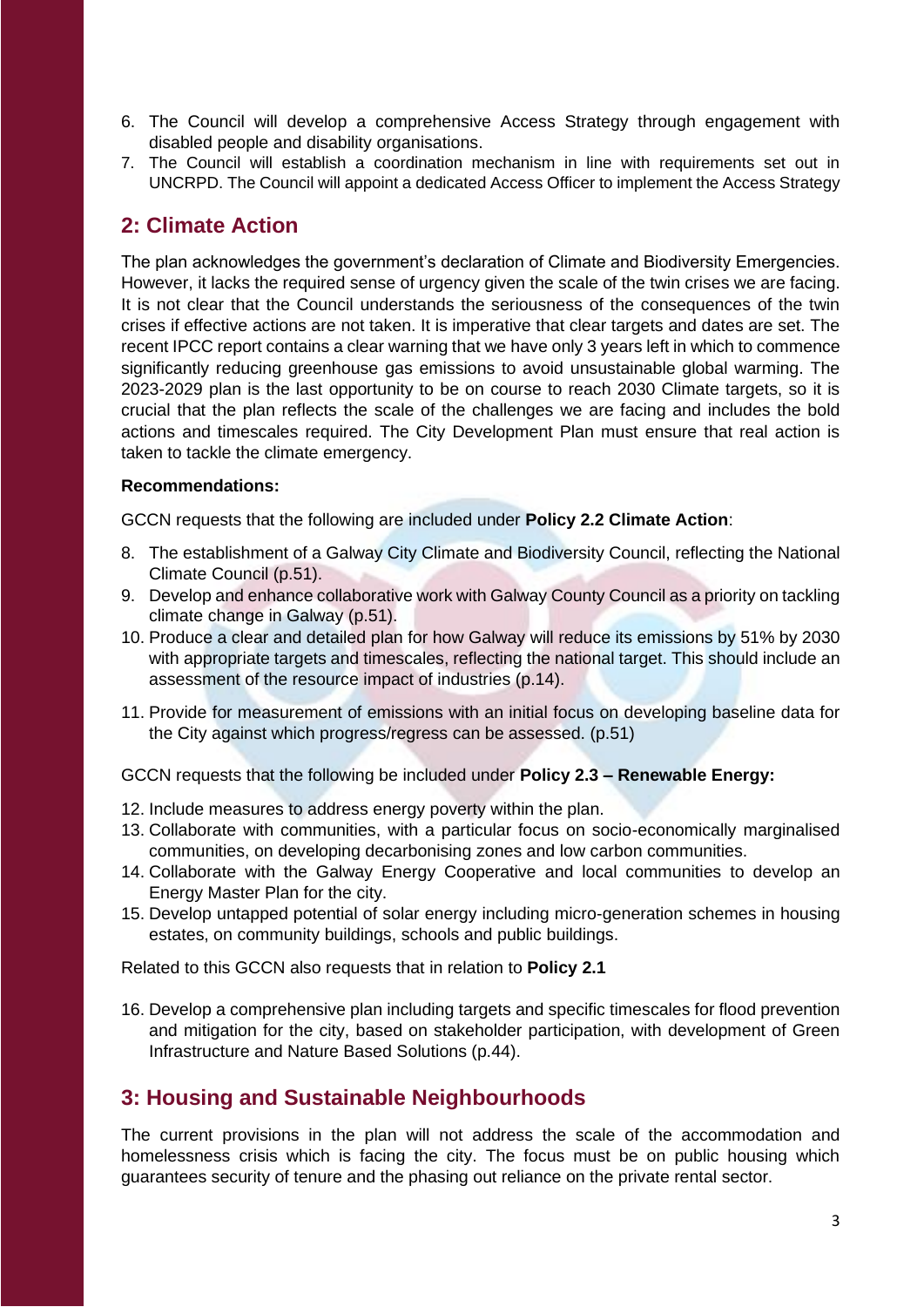### **Recommendations:**

GCCN requests that in relation to **Policy 3.1 Housing Strategy:** 

- 17. The Council will increase the social housing targets to meet projected need given population growth projections including a revision of targets in the Housing Delivery Action Plan 2022- 2026 to meet these needs (p.65). This should include options for independent living for older people and disabled people, allowing for a continuum of levels of support.
- 18. The Council will increase Social and affordable housing provision and delivery for the purposes of the prevention and elimination of homelessness to be a priority of the Galway City Development Plan 2023-2029.
- 19. The Council will provide for phasing out of long-term leasing for all tenants not just new entrants and put in place measures to provide appropriate accommodation which guarantees security of tenure (p.66).
- 20. The Council will provide for a minimum of 40% of the unit sizes and types included in new residential developments in Galway City to be one and two bedroom, suitable to meet the housing needs of single/one person households (p.65).

GCCN requests that in relation to **Policy 3.2 Traveller Accommodation:** 

- 21. The Council will implement fully the Traveller Accommodation Plan (p.68).
- 22. Objectives for Traveller accommodation are integrated into all Local Area Plans and Strategic Development Zones Planning Schemes (p.68)

GCCN requests that in relation to **Policy 3.2 Sustainable Neighbourhood Context:** 

23. The Council will ensure that facilities and services are part of the planning process and that no housing developments should be permitted without ensuring access to these facilities and services immediately on completion of the developments (p.75)

## **4: Sustainable Mobility and Transport**

While GCCN welcomes the implementation of the Galway Transport Strategy, the vision for transport in the plan needs to go beyond the limitations of the GTS. The current plan relies too heavily on the GTS where no clear targets are set out for reduced private car modal share and increased modal share for walking, cycling and public transport is to be achieved.

### **Recommendations:**

GCCN requests that the following be added to **Policy 4.1 General**:

- 24. The Council will recognise the 'user hierarchy that promotes and prioritises sustainable forms of transportation' set out in the Design Manual for Urban Roads and Streets and will respect this hierarchy in the planning, design and construction of all transport infrastructure.
- 25. The Council will ensure connectivity between city and commuter towns through high quality and frequent train links and Park and Rides including the establishment of a network of Park and Rides that feed into a high frequency light rail system.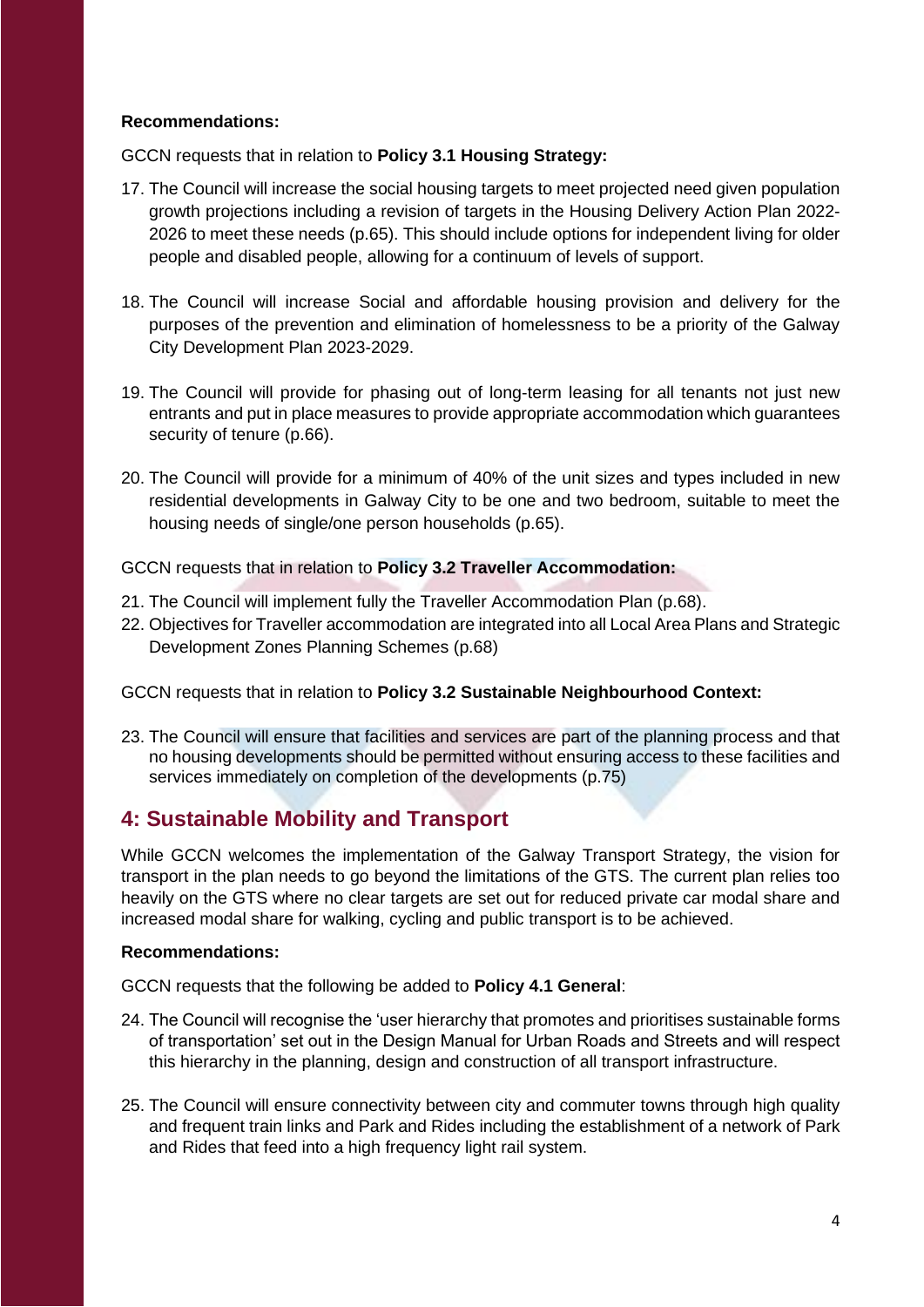- 26. The Council will ensure connectivity with pedestrian and cycling infrastructure and the bus network.
- 27. The Council will set out the development of sustainable transport infrastructure to service the predicted increased population.
- 28. The Council will develop a joint transport plan with the County Council particularly public transport and active travel links connecting new parts of the city to areas within the MASP.

GCCN requests that paragraph 6 under **Policy 4.2 Land Use and Transportation** be re-written as follows:

29. The Council will deliver the concept of the '15-minute city' by ensuring that land use policies facilitate residents to access their daily needs within a 15-minute walk or bike ride and thereby reduce the dependence on private car transport.

As a target for modal share is not included in the Galway Transport Strategy, GCCN requests that the following be added to **Policy 4.3 Public Transport**:

30. A Public Transport modal share of X% will be achieved by the end of the plan period. [City Council to set a specific measurable target of X%].

GCCN requests that the following be added to **Policy 4.4 Sustainable Mobility – Walk and Cycle**:

- 31. The Council will develop and implement a plan for an ambitious, safe and segregated pedestrian and cycling infrastructure.
- 32. The Council will focus on the needs of pedestrians and cyclists in the city centre through the provision of wider footpaths and shared streets.
- 33. The Council will prioritise the redesign of residential areas to prioritise pedestrian and cyclist safety through traffic calming measures, mobility lanes, safe walkways and zebra crossings.
- 34. The Council will ensure the neighbourhoods are designed so residents can access most services in a 15 mins journey on sustainable modes of transport with clear set targets as to how this is to be achieved.
- 35. A walking modal share of Y% will be achieved by the end of the plan period. [City Council to set a specific measurable target of Y%]
- 36. A cycling modal share of Z% will be achieved by the end of the plan period. [City Council to set a specific measurable target of Z%]
- 37. The plan should Include key indicators on safety that should be established with timescales and targets, measured and monitored on an ongoing basis.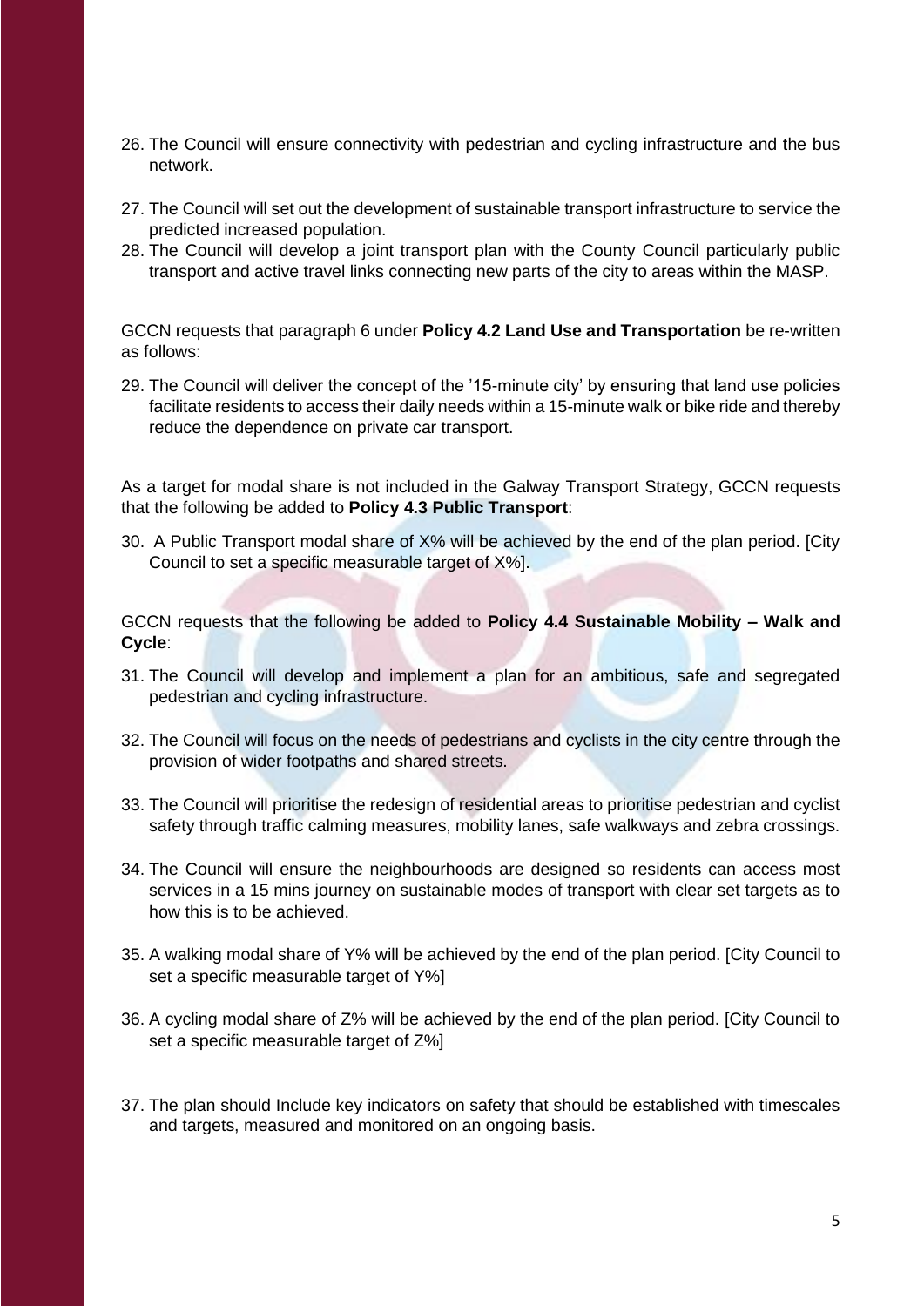GCCN requests that the following be added under Policy **4.6 Road and Street Network and Accessibility:**

- 38. The Council will include Universal Design as a core component of Transport and Sustainable Mobility with clear actions illustrating how the principle of Universal Design will be applied in transport infrastructure as per Ireland's obligations to the UN Convention on the Rights of Persons with Disabilities and Barcelona declaration.
- 39. The Council will carry out regular audits, in partnership with disability organisations, in the public realm and civic spaces, including an audit of the accessibility of current transport infrastructure to include both the city centre and suburbs based on the principles of universal design.
- 40. The Council will develop an action plan using the results of these audits to implement relevant material alterations to current infrastructure.
- 41. The Council will review proposed active travel infrastructure designs to ensure routes are safe, direct, coherent, attractive and comfortable.
- 42. The Council will maximise permeability and ensure connectivity of active travel infrastructure in accordance with national policy by including contra flow cycle lanes on one-way streets as recommended in the Jacobs Report (2011) and included in a previous development plan ("Implement two-way access to cyclists on one-way streets where feasible" from Cycling section of City Development Plan 2011 – 2017, Page 35)

## **5: Natural Heritage, Recreation and Amenity**

While the plan acknowledges the government's declaration of a Climate and Biodiversity Emergency, it lacks the required sense of urgency given the scale of the twin crises we are facing. It is imperative that clear targets and dates are set. 2023-2029 plan is the last opportunity to be on course to reach 2030 Climate targets, so it is crucial that the plan reflects the scale of the challenges we are facing and includes the bold actions and timescales required. Galway City, like any other city, must play its part in tackling the emergency.

The plan must include clear actions to deliver on local and national policies with dedicated resources for the implementation of these actions while learning from international best practice to incorporate appropriate measures into the plan.

### **Recommendations:**

GCCN requests that the following is included in the **Policies in Chapter 5**:

43. The Council will take environmental and biodiversity issues into account in every action of the plan, so they are totally integrated across all sectors.

### In relation to **Policies 5.1 Green Network and Diversity (p.122)** GCCN requests that

- 44. The Council will ensure that all proposed developments undergo a green audit.
- 45. The Council will require early stage pre planning consultation between local environmental groups and developers to ensure plans protect the environment and biodiversity.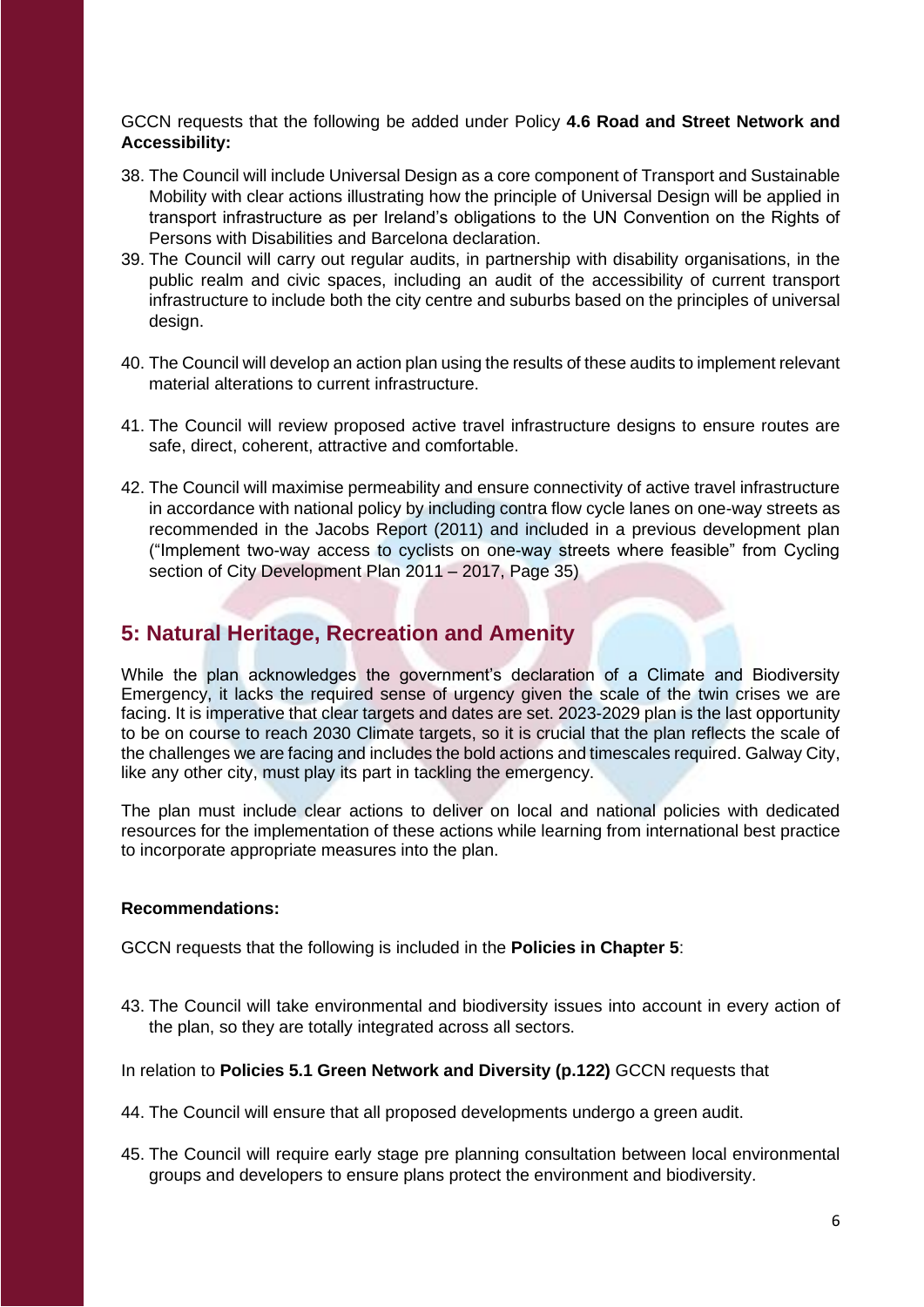46. The Council will ensure the embedding of biodiversity protection and enhancement into Local Area Plans, masterplans, and framework plans.

And in relation to **5.1 Green Network and Diversity (p.122) and 5.3 Blue Waterways (p.132):** 

- 47. The Council will achieve the connection of green and blue space with wildlife corridors throughout the city.
- 48. The Council will provide for conservation and enhancement of habitat where possible. If this is not possible, substitute enhanced habitat should be made available. For example, green space lost due to developments must be recorded and substitute enhanced habitat made available*.*
- 49. The Council will develop a new Biodiversity Plan that looks beyond the current action plan which ends in 2024.
- 50. The Council will actively collaborate with the promoters to achieve National Park City designation for Galway City and reflect it with actions related to schools, transport, business, and other sectors*.* The Council will map and identify areas within the city and suburbs that would be suitable for rewilding.

GCCN further requests that social inclusion is embedded in this policy area through the following actions:

- 51. The Council will map areas of recreational use and reserved areas in collaboration with local communities, environmental groups and other stakeholders.
- 52. The Council will facilitate an education and awareness raising programme related to these measures including provision for demonstration sites which can be used to host these programmes to facilitate public engagement in the protection of the natural heritage.
- 53. The Council will implement measures to ensure accessibility and equal access to the Green and Blue Network for all communities in the city regardless of location or ability.
- 54. The Council will implement measures to connect the network with an accessible and sustainable public transport network*.*
- 55. The Council will implement targeted access measures to outdoor spaces that enhance emotional and mental health of disabled people*.*
- 56. The Council will ensure that additional spaces will be allocated in existing and new neighbourhoods for community gardens which are accessible through universal design principles.

### **6: Economy, Enterprise and Retail**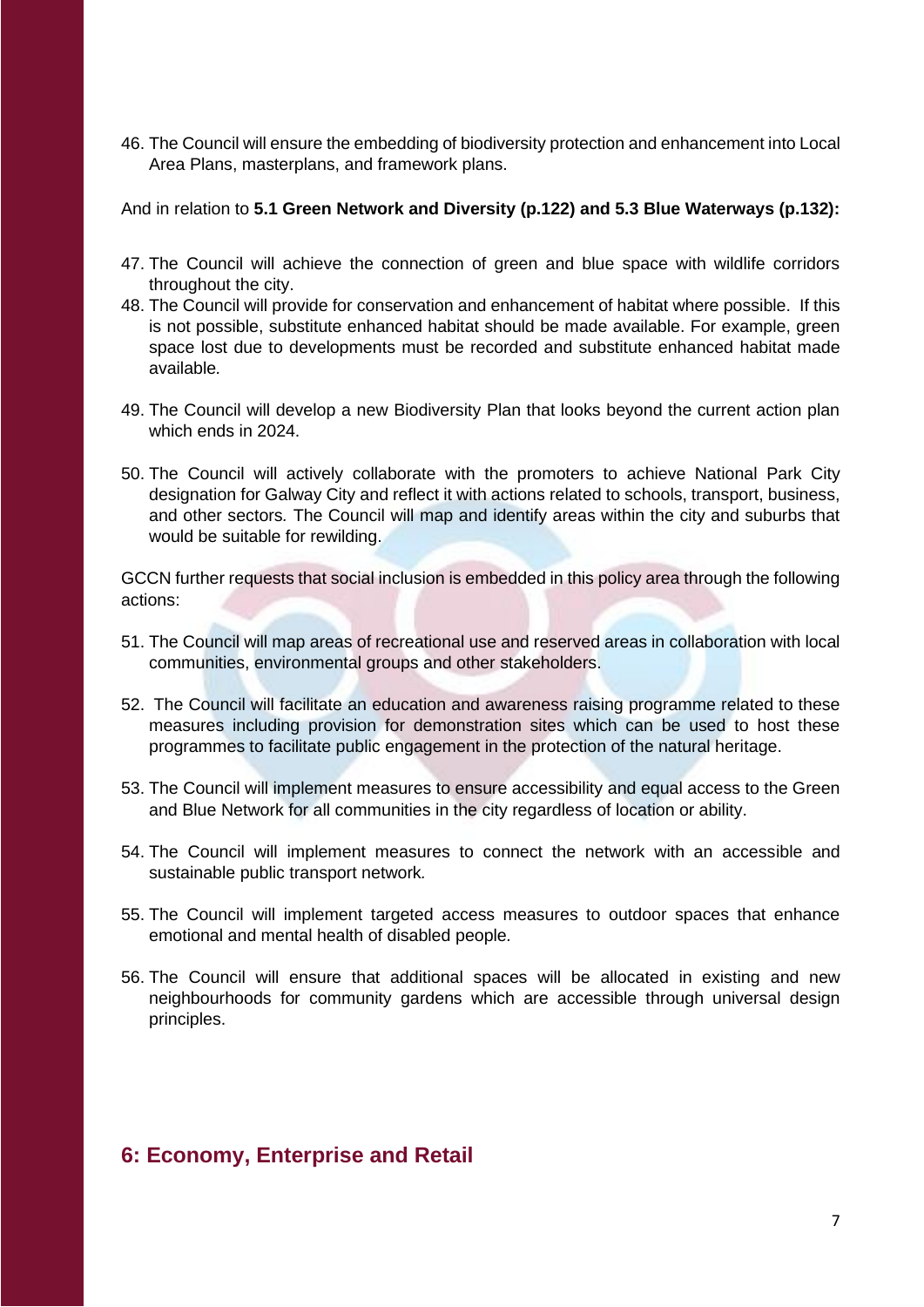The economy is a critical feature of the life of any city. For a small economy like Galway, economic development and enterprise have the power to transform and create employment opportunities for many. However, economic development must be appropriate to Galway and its identity and ensure that economic development and employment opportunities are inclusive of the diversity that is now such a feature of the city.

#### **Recommendations:**

GCCN welcomes the commitment in the plan to support 'the provision of social enterprise incubation infrastructure required for growing and strengthening social enterprise'.

GCCN requests that the following are included in **Policy 6.5 Enterprise and Innovation**.

- 57. The Council will provide social enterprise incubation infrastructure required for growing and strengthening social enterprise based on the needs identified through engagement with social enterprises and communities.
- 58. The Council will provide spaces at affordable rents and rates levels for a range and variety of social enterprises.
- 59. The Council will audit vacant and derelict sites for the potential to be used as sites for social enterprise

GCCN requests that the following are included under **Policy 6.8 Tourism Sector:**

- 60. The Council will provide for the sustainable development of areas such as the Merlin Woods Castle and Terryland Forest Park and build land/green bridges to connect them to communities.
- 61. The Council will develop eco-tourism opportunities by developing the woodland areas around the city.
- 62. The Council will focus on local retail and facilitate spaces that highlight local crafts.

GCCN requests that the following are included under **Policy 6.12 Retail Hierarchy** 

- 63. The Council will focus on 'local' in retail strategy.
- 64. The Council will develop and diversify the Night-Time Economy, ensuring that there is no increase in the number of outlets selling alcohol.

GCCN believes that Galway City Council needs to go beyond acknowledging the importance of the sector and requests that the following be included under **Policy 7.2 Creative City**

65. The Council will provide spaces for art and culture to be created and consumed.

GCCN requests that the following be included under **Policy 7.3 Inclusive City:**

66. The Council will promote quality employment opportunities and career advancement for persons with disabilities in GCC.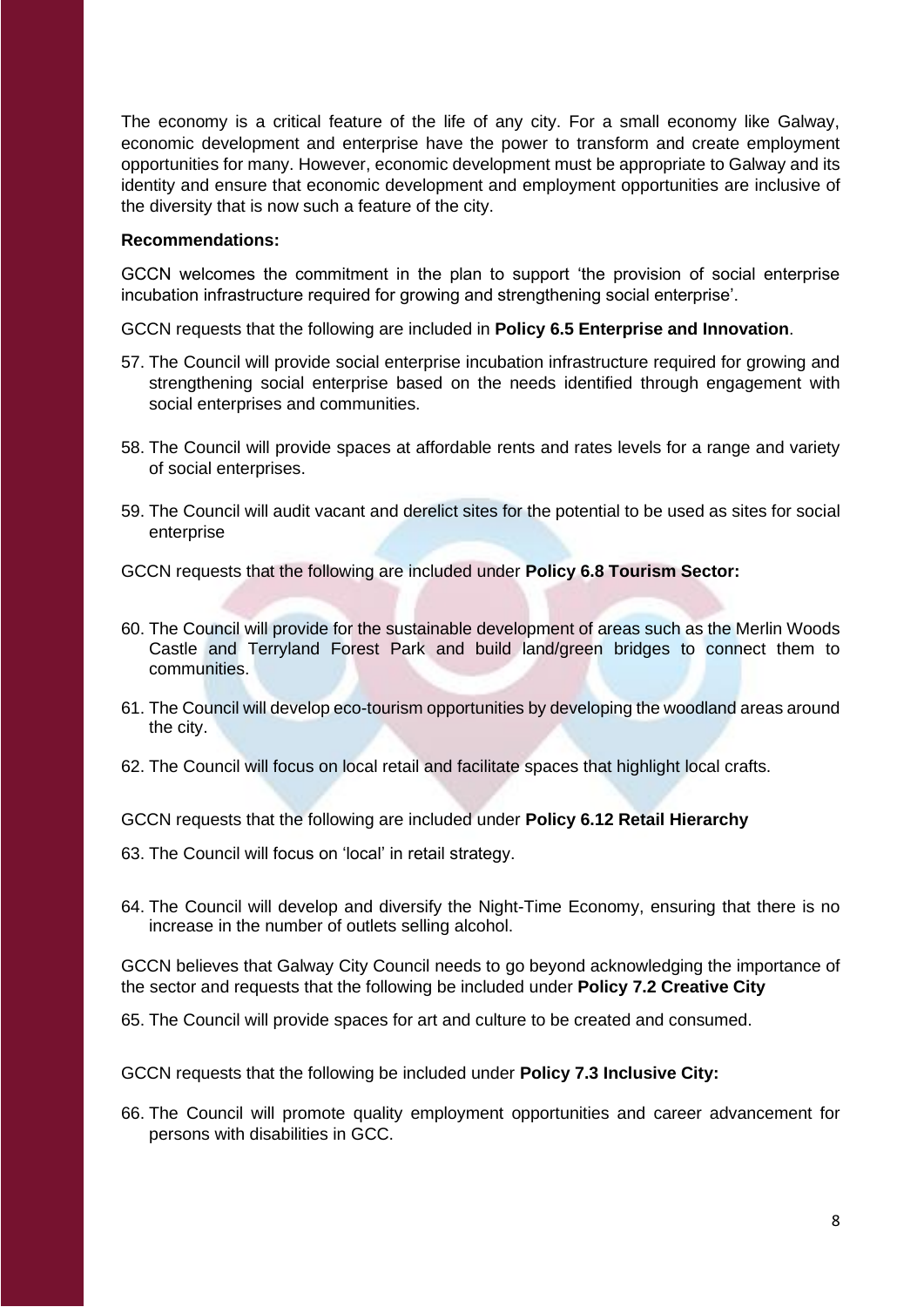- 67. The Council will promote opportunities for self-employment, social enterprises, entrepreneurship, the development of cooperatives and starting one's own business through GCC Enterprise Unit.
- 68. The Council will promote the provision of appropriate accommodation for disabled people in the workplace.

## **7: Community, Culture and Education**

### **Recommendations:**

GCCN would like to highlight the importance of the development of a network of community hubs in the city that are interdisciplinary (community, education, arts etc.), free of charge, accessible and on public transport routes, prioritising the areas where there is least availability currently. We would like to see the following provisions integrated into the policies of **7.2 Creative City,** and **7.3 Inclusive City.**

- 69. Ensure that all community facilities are fully accessible and based on universal design principles, best practice and commitment to UNCRPD. Map current facilities against accessibility, including parks and playgrounds for children and young people with disabilities. Undertake remedial action where required.
- 70. Ensure that facilities are retained in community ownership and management with the support of community enterprises or local co-operatives. Access by the community needs to be retained as an absolute priority and 'innovative' models of delivery, ownership and management must not include developer-led or private ownership of community facilities.
- 71. Provision for alcohol free venues for arts, festivals and music events to create safe and enjoyable environments, accommodating young students, families and individuals from a variety of backgrounds, age-groups and cultures.
- 72. Provide community policing, neighbourhood watches and traffic calming devices within local communities.

In relation to **Policy 7.2 Creative City** GCCN asks that the plan integrates:

- 73. An Arts Facility Master Plan, with identified provision for all art forms, including arts spaces outside the city centre and major developments in the city.
- 74. Community proof all arts and cultural infrastructure so that accessibility for all sectors of the community, particularly those that have a disability and/or are socially excluded, marginalised and disadvantaged, is proactively encouraged.
- 75. Support the establishment of a school of music within the city.
- Of relevance to **Policy 7.4 Bilingual City** GCCN would like this plan to expand support to:
- 76. Support a multi-lingual Galway, acknowledging the diversity that is an increasing and welcome feature of the city**.**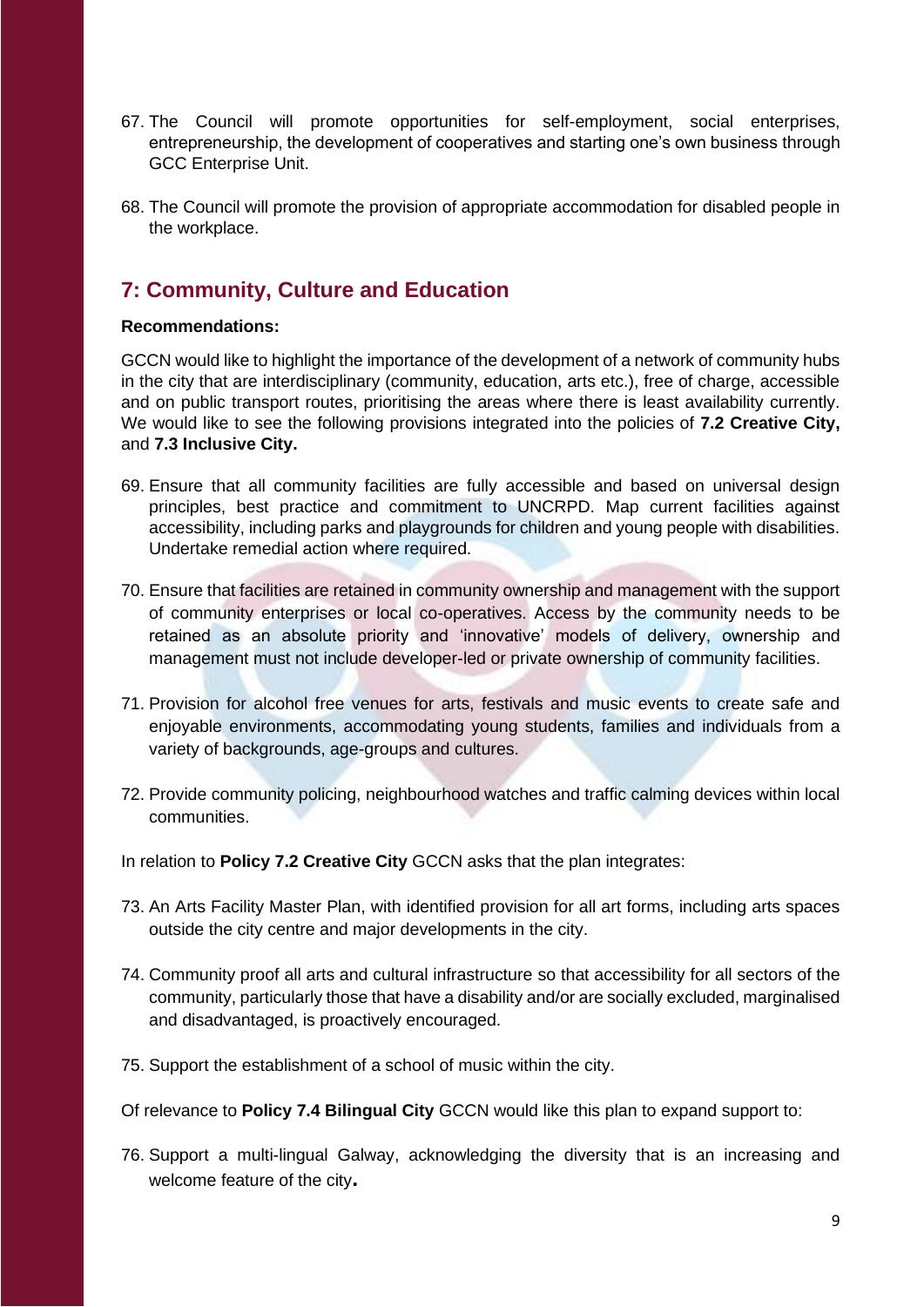In relation to **Policy 7.3 Inclusive City** GCCN asks that there is:

- 77. Provision for resource centres where older people can access services, community supports and information in the centre and in the suburbs similar to the Westside Resource Centre and the Ballybane Resource Centre.
- 78. Provision for a network of information hubs around the city focusing on the needs of older people in relation to accessible information. The library network is one of the possibilities in relation to this, as is outreach from the Citizen's Information Centre.

## **8: Built Heritage, Placemaking & Urban Design**

### **Recommendations:**

GCCN requests that the following be included under **Policy 8.7 Urban Design and Placemaking:**

- 79. The Council will follow the guidance in the RIAI Town and Village Toolkit
- 80. The Council will clearly illustrate how the principle of Universal Design will be applied in the planning process.
- 81. The Council will carry out regular audits, in partnership with disability organisations, in the public realm and civic spaces to include both the city centre and suburbs based on the principles of universal design.
- 82. The Council will employ a Galway City Conservation Office.
- 83. The Council will identify models of good planning and design internationally and strive to incorporate such practices in the development and implementation of the plan including a shift away from developer led planning and design.

### **9: Environment and Infrastructure**

### **Recommendations:**

**Under Policy 9.3 Water Services** GCCN requests that:

84. Galway City Council agree a specific timeline with Irish Water for the "provision of a sustainable and effective wastewater drainage collection and treatment system capable of meeting the existing and future needs of domestic, commercial and industrial users in the city and the MASP area" and include that specific timeline in Item 5.

GCCN further requests that the following be added to *Policy 9.6 Air Quality and Noise*:

- 85. The Council will provide 3 additional air quality monitoring stations across the city.
- 86. The Council will develop a new Noise Action Plan which also records noise from industry.
- 87. The Council will implement measures to reduce water, air and noise pollution levels.

### **10: Compact Growth and Regeneration**